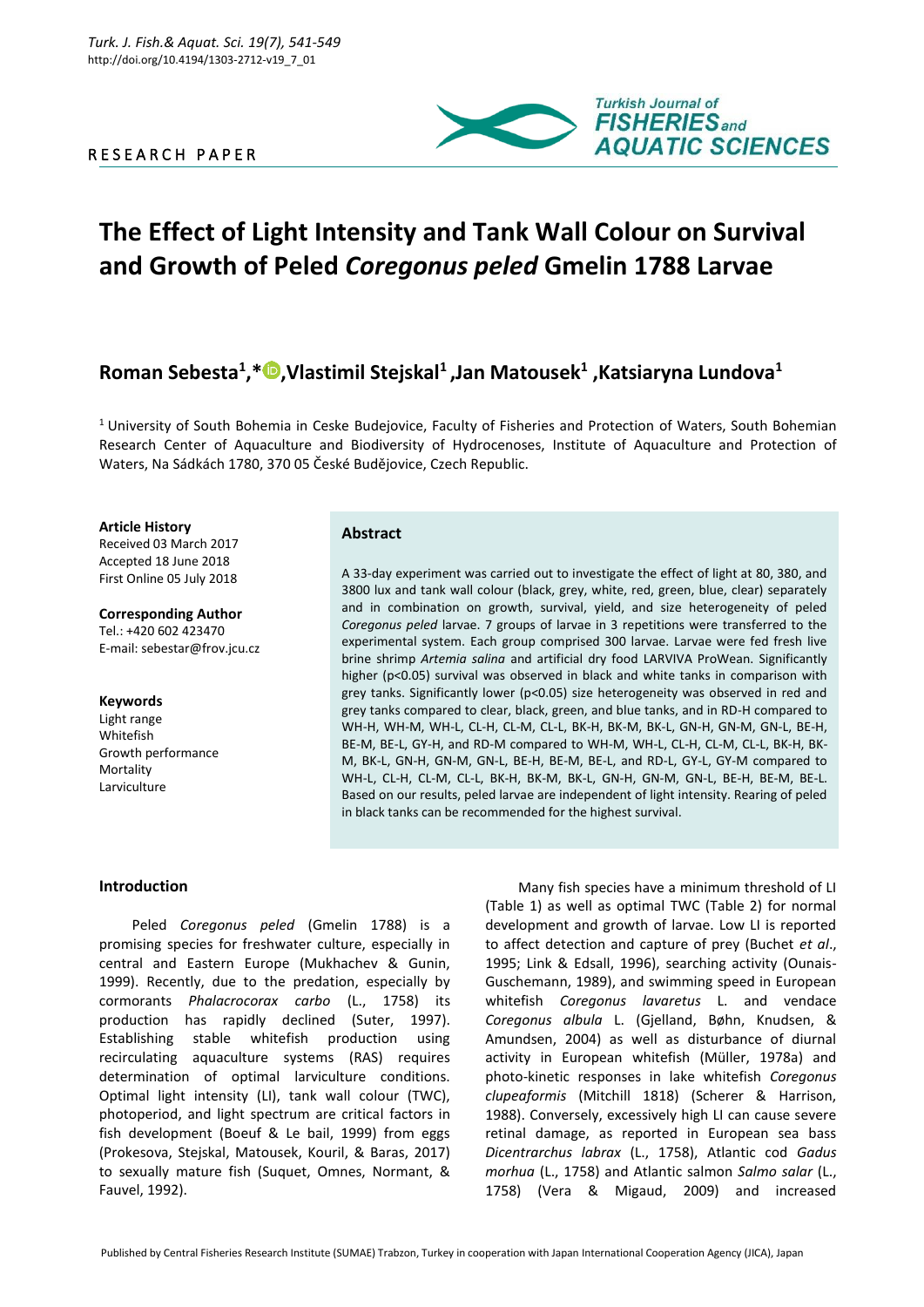aggressiveness in African catfish *Clarias gariepinus* (Burchell 1822) (Britz & Pienaar, 1992). Different TWC induce a variety of responses in relation to growth (Luchiari & Pirhonen, 2008), survival (Raghavan *et al*., 2013), aggression (Hoglund, Balm, & Winberg, 2002), stress response (Rotllant *et al*., 2003; Papoutsoglou, 2005), behaviour and feed acceptance (Strand, Alanara, Staffan, & Magnhagen, 2007). The LI and TWC can influence fish survival (Brannas, Alanara, & Magnhagen, 2001) and inflation of larva swim bladder [\(Martin-](http://www.sciencedirect.com/science/article/pii/S0044848607009003#bib37)[Robichaud & Peterson, 1998\)](http://www.sciencedirect.com/science/article/pii/S0044848607009003#bib37), and optimal TWC is associated with lower incidence of mouth deformities (Cobcroft, Shu-Chien, Kuah, Jaya-Ram, & Battaglene, 2012). Some levels of LI and TWC has been demonstrated to induce stress in fish [\(Rotllant](http://www.sciencedirect.com/science/article/pii/S0044848607009003#bib43) *et al*., [2003\)](http://www.sciencedirect.com/science/article/pii/S0044848607009003#bib43).

Larviculture is considered to be the most critical period in fish rearing with light being regarded as a crucial abiotic factor that can limit its quality. Furthermore, the optimal light conditions need to be determined for each fish species and developmental/reproductive stage to facilitate survival and growth and enable efficient management to maximize production and profitability, as well as to provide proper conditions for fish. Previous light studies in coregonids were conducted on European whitefish, vendace, and lake whitefish. However, there is no knowledge on the effect of light in early rearing of peled larvae in intensive culture. This study aimed to assess effects of tank wall colour, light intensity, and their combination on survival and growth of peled larvae.

### **Materials and Methods**

#### **Larvae**

Peled larvae were obtained immediately after hatching from Kinský Žďár, a.s (49°58'N; 15º93'E) and transported to storage tanks at the wet laboratory of the Institute of Aquaculture and Protection of Waters (48°97'N; 14°45'N). After absorption of the yolk-sac, 300 larvae (2.12±0.45 mg) were stocked into each of 63 tanks. A total of 18 900 of larvae were used.

#### **Experimental System and Design**

The experiment was conducted for 33 days in a small recirculating aquaculture system (RAS) comprising two storage tanks (400 L, 480  $\times$  555  $\times$  1500 mm) and 63 rearing tanks (6.8 L,  $120 \times 190 \times 300$  mm) with flat bottoms and overflow with mesh size of 0.31 mm. Tanks were divided into a rearing section with water inflow and an aeration section using an air stone, separated to avoid contact of larvae with air bubbles. Water flow was at 3 L  $m^{-1}h^{-1}$ . Tank wall colours were

**Table 1.** Minimal light intensity thresholds for normal development and growth of different fish larvae

| LI (lux) | Species                                           | Source                                          |
|----------|---------------------------------------------------|-------------------------------------------------|
| $\leq 1$ | Clupea harengus (L., 1758)                        | (Blaxter, 1975)*                                |
|          | Morone saxatilis (Walbaum 1792)                   | (Chesney, 1989)*                                |
| $1 - 10$ | Hippoglossus hippoglossus (L., 1758)              | (Hole & Pittman, 1995)*                         |
| 50       | Salvelinus alpinus (L., 1758)                     | (Wallace, Kolbeinshavn, & Aassior, 1988)*       |
| 50-150   | Sparus aurata (L., 1758)                          | (Ounais-Guschemann, 1989)*                      |
| 150      | Clarias gariepinus (Burchell 1822)                | (Almazan-Rueda, Schrama, & Verreth, 2004)*      |
| 200-600  | Salmo salar (L., 1758)                            | (Mortensen & Damsgard, 1993)*                   |
| 350      | Paralichthys lethostigma (Jordan & Gilbert, 1884) | (Daniels, Berlinsky, Hodson, & Sullivan, 1996)* |
| 600      | Dicentrarchus labrax (L., 1758)                   | (Barahona-Fernandes, 1979)                      |
| 1000     | Siganus guttatus (Bloch 1787)                     | (Duray & Kohno, 1988)                           |

Boeuf, & Le Bail 1999. LI=light intensity

**Table 2.** Optimal tank wall colour for development and growth of different fish larvae

| <b>TWC</b> | <b>Species</b>                            | Source                                        |  |  |
|------------|-------------------------------------------|-----------------------------------------------|--|--|
| YE         | Oreochromil niloticus (L., 1758)          | (Luchiari, Duarte, Freire, & Nissinen, 2007)  |  |  |
| BE         | Oncorhynchus mykiss (Walbaum 1792)        | (Ustundag & Rad, 2015)                        |  |  |
| <b>RD</b>  | Danio rerio (Hamilton 1822)               | (Spence & Smith, 2008)                        |  |  |
| BE         | Lates calcifer (Bloch 1790)               | (Ullmann et al., 2011)                        |  |  |
| <b>WH</b>  | Carrasius auratus (L., 1758)              | (Eslamloo, Akhavan, Eslamifar, & Henry, 2015) |  |  |
| <b>WH</b>  | Epinephelus coioides (Hamilton 1822)      | (Zhang et al., 2015)                          |  |  |
| <b>DBE</b> | Pelteobagrus fulvidraco (Richardson 1846) | (Rahnama, Heydarnejad, & Parto, 2013)         |  |  |
| ВK         | Pelteobagrus fulvidraco (Richardson 1846) | (Rahnama, Heydarnejad, & Parto, 2013)         |  |  |
| BE         | Scophthalmus maximus (L., 1758)           | (Li et al., 2016)                             |  |  |

\*TWC=tank wall colour–YE=yellow, BE=beige, RD=red, BE=blue, WH=white, DBE=dark blue, BK=black, GN=green, BE=blue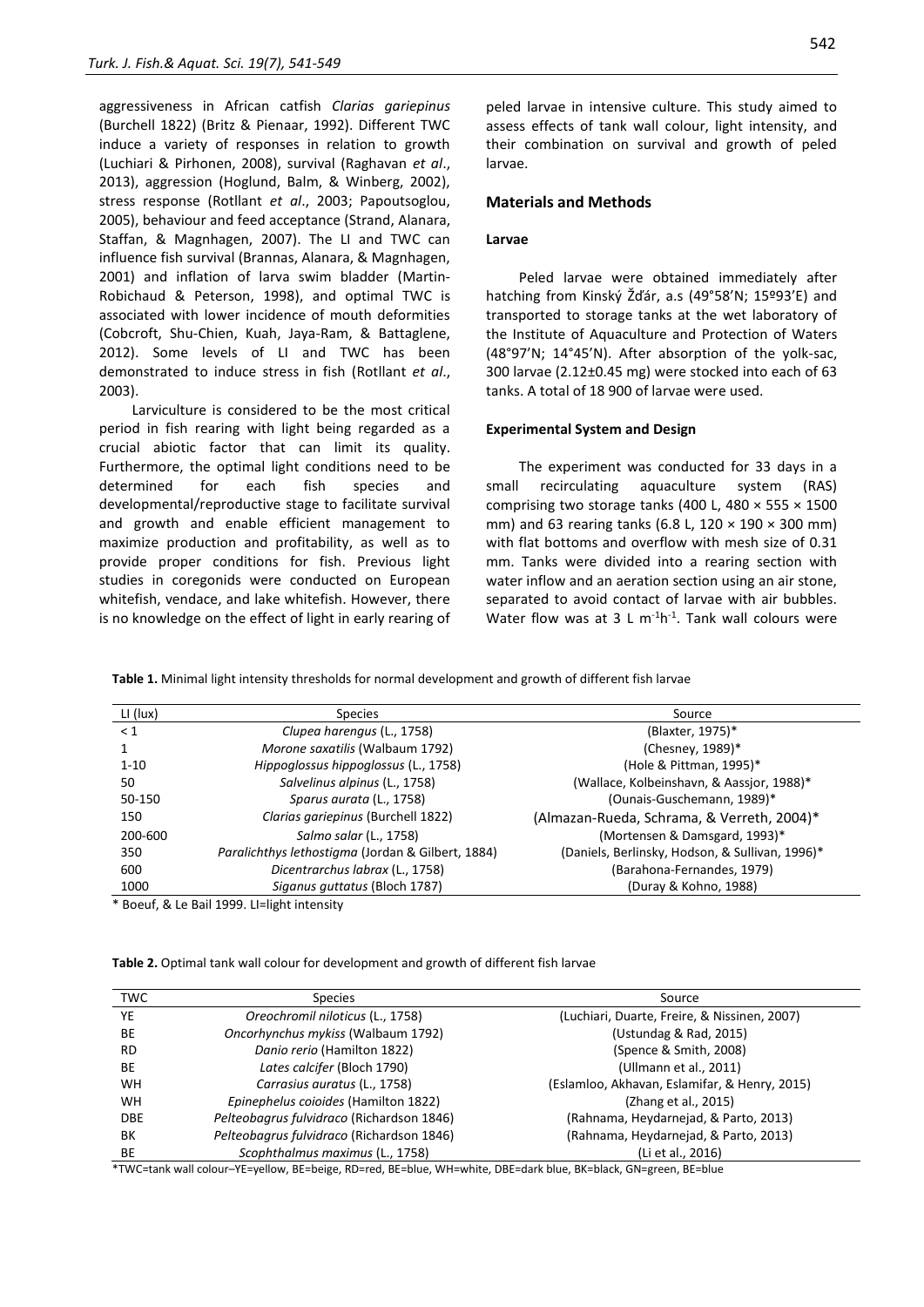black (BK), grey (GY), white (WH), red (RD), green (GN), blue (BE), and clear (CL) in combination with three light intensities: 80 lux (low = L), 380 lux (medium = M), and 3800 lux (high = H) provided by LED bulbs (Aquatlantis Easy LED Universal, Portugal). The combinations (experimental groups) BK-L, GY-L, WH-L, RD-L, GN-L, BE-L, CL-L, BK-M, GY-M, WH-M, RD-M, GN-M, BE-M, CL-M, BK-H, GY-H, WH-H, RD-H, GN-H, BE-H, and CL-H were tested. The tank bottom and the walls were covered with opaque plastic film. CL, WH and GY were considered light colours and GN, BE, BK and RD dark colours. The lights were positioned approximately 40 cm above tanks. Each experimental group was tested in triplicate. A consistent photoperiod 12D:12L was maintained using automatic timers (Ever Flourish EMT 445-F, Germany).

#### **Culture Conditions**

The oxygen level and pH were checked daily at 8.00 and 16.00. The pH range was monitored using a HACH HQ 40 multimeter (Germany) and maintained near neutral 6.8-7.2. Water temperature was kept at 13–15 °C using a HAILEA HC-1000A cooler (China). Oxygenation was near 100% saturation in the rearing aquaria and 80% at the tank outlets using SECOH and AIRMAC pumps (Japan, Taiwan). Ammonia, nitrate, and nitrite concentrations were analysed using HACH, LCK 304, LCK 339, LCK 341 (Germany) with HACH DR2800 spectrophotometer (Germany). NaCl was added at 1 g L<sup>-1</sup> weekly to maintain a 16:1 chloride:nitrogen ratio. The aquaria were cleaned and dead larvae removed and counted daily.

#### **Feeding**

Brine shrimp *Artemia salina* L. metanauplii, 20–24 h old, 0.4-0.5 mm, 240 000 nauplii  $g^{-1}$  (Ocean Nutrition Europe, Belgium) were incubated following supplier's instructions. Fresh metanauplii were fed from 4 to 25 days post hatching (dph) at 500–700 larvae<sup>-1</sup> day<sup>-1</sup>. Larvae were fed 7 times daily at 2 h intervals during the light phase (7.00 to 19.00).

Artificial dry food was fed from day 26-37 dph without co-feeding, since peled larvae easily adapt to artificial food (Stejskal *et al*., 2017). LARVIVA ProWean (BioMar, France) of particle size (80-200 μm) was provided six times per day at 2 h intervals. Composition of commercial feed was crude protein 58%, crude lipids 12%, crude ash 11.1%, crude cellulose 0.5%, vitamin C 1000 mg kg<sup>-1</sup>, vitamin E 800 mg kg<sup>-1</sup>, vitamin A 2.6 mg kg-1 , vitamin D3 0.044 mg kg-1 , phosphorus 1.64%, and n-3 HUFA 2.50% (manufacturer's data).

#### **Sampling and Measurements**

Dead larvae were removed from each tank during daily cleaning, counted, and preserved in 4% formalin. At completion of the experiment (37 dph), effect of LI,  $SR(\%)=100 \times Nf (Ni - Ns)^{-1}$ 

in which Ni and Nf=initial and final number of larvae, respectively, Ns=number of dead larvae and sampled larvae per tank (day 7, 14, 21, 28)

LY was calculated using following formula:

$$
LY(g) = \left( \frac{(initial\ number\ of\ larvae}{100}) \times survival \right) \times weight
$$

with survival and weight=% surviving and mean weight (g) of larvae

SH was defined as coefficient of variance of weight, calculated as follows:

$$
CV(\%)=100 \times (SD / W_m)
$$

in which  $CV = coefficient of variance; SD = mean$ standard deviation of weight of 30 randomly selected larvae per tank;  $W_m$  = mean weight (mg) of 30 larvae per tank.

At the conclusion of the experiment, 30 larvae from each tank were preserved in 4% buffered formalin and weighed on a digital microbalance (Mettler Tolledo, Excellence Plus, Switzerland, d=0.0001 g). Larvae were digitally photographed, and TL, SL, BH were measured using image analysis in MicroImage 4.0 (Olympus, Japan).

#### **Statistical Analysis**

The data are presented as mean±SEM. Statistical analyses were performed using STATISTICA 12.0 (StatSoft, Praha, Czech Republic). The effects of tank conditions on body weight, total length, standard length, total height, survival rate, larval yield, and size heterogeneity were analysed by two-way ANOVA with TWC and LI as fixed variables. The level of significance used for all tests was  $α=0.05$  (Zar, 1999). Prior to ANOVA, survival percentages were arcsin-transformed. All data were tested for homogeneity of variance using the Cochran, Hartley, and Bartlett test, and for normality with the Shapiro-Wilk normality test. The parametric Tukey test was used for assessing differences among groups.

#### **Results**

#### **Survival rate**

A significantly (p<0.05) higher survival rate was observed in black (69.0±3.43%) and white (66.4±1.64%) compared to grey (49.9±1.96%) tanks (Figure 1a). No significant differences were observed in grey compared to red, clear, green, blue or white compared to black.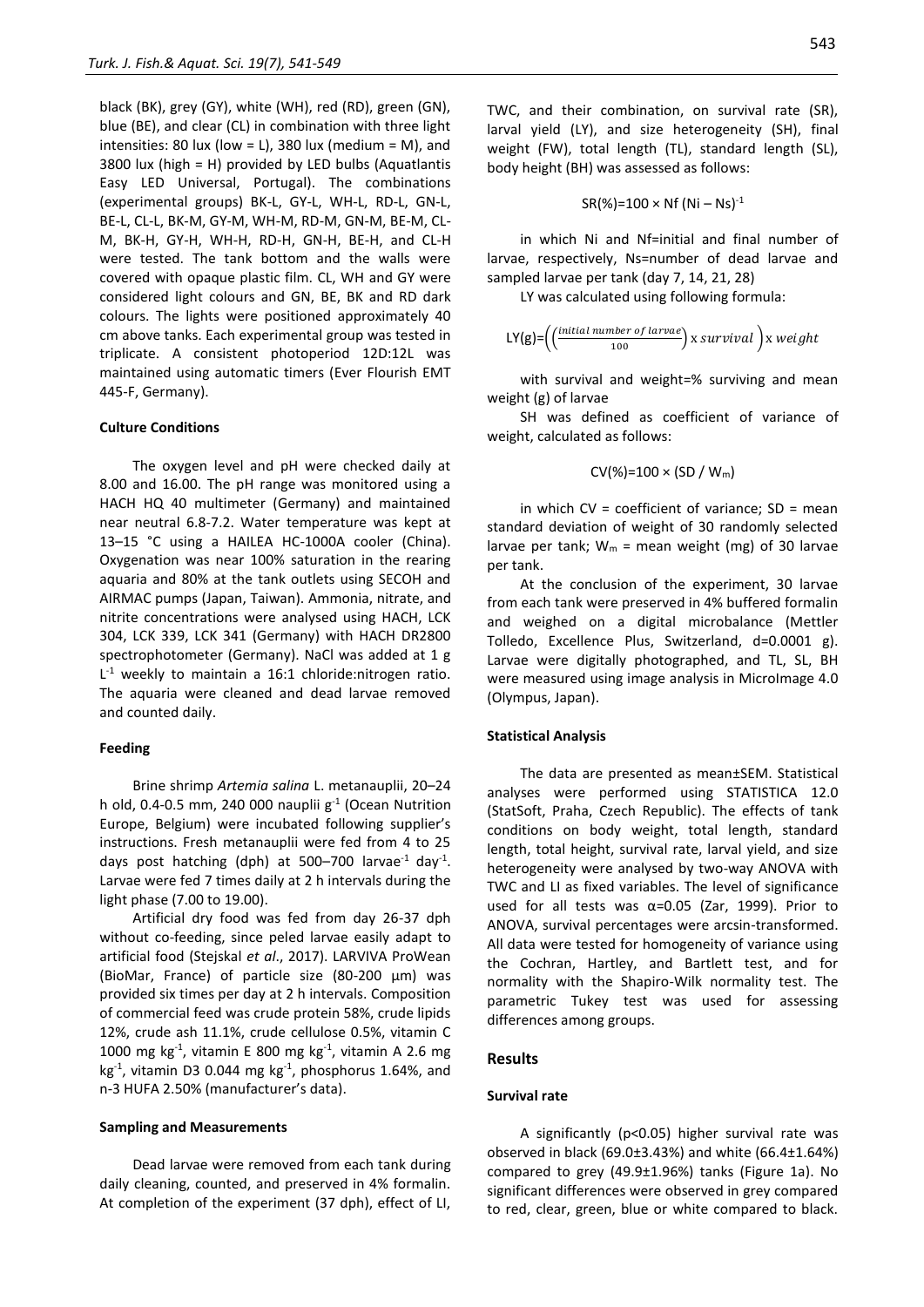Light intensity and combined effect of LI\*TWC showed no significant effect on survival rate (Figure 1b and Figure 1c) (Table 4).

#### **Growth**

Light intensity, TWC, and their combination were not associated with significant differences p<0.05) in body weight, total length, standard length, body height, or larval yield (Table 3 and Table 4). Tank wall colour was associated with significantly higher size heterogeneity in black (52.4±1.77%), green (50.9±3.27%), clear (46.6±1.16%), blue (46.5±1.51%), white (38.5±1.66%) compared to red (20.5±4.55%), and black, green, clear, blue compare to grey (27.3±4.55%) and red (Figure 2a). No differences (p<0.05) were observed in SH in the LI groups (Figure 2b). Significantly lower SH (p<0.05) was found in RD-L, RD-M, RD-H, GY- L, GY-M compared to WH-L, CL-H, CL-M, CL-L, BK-H, BK-M, BK-L, GN-H, GN-M, GN-L, BE-H, BE-M, and BE-L and in RD-H compared to WH-L, WH-M, WH-H, CL-H, CL-M, CL-L, BK-H, BK-M, BK-L, GN-H, GN-M, GN-L, BE-H, BE-M, BE-L, and GY-H (Figure 2c).

## **Discussion**

Peled *Coregonus peled* is a recent addition to intensive aquaculture. Ensuring optimal breeding conditions is a basic precondition for successful larva rearing. The present study provided evidence that peled larvae can be cultured at a wide range of light intensities without significant effects on growth, survival rate, or larval yield. Whitefish larvae reared at 380 lux showed slightly higher survival rate compared to larvae reared at 80 lux and at 3800 lux, suggesting that LI in the intermediate range may be suitable for



**Figure 1.** Mean survival rate(%) at tested tank wall colours (red, white, clear, black, green, blue, grey) (a) light intensities (high-3800 lux, middle - 380 lux, low – 80 lux) (b) and light intensity\*tank wall colours (c). The same letters indicate no significant differences (p>0.05) among tank wall colours. Bars show the mean and whiskers indicate S.E.M. (n = 63).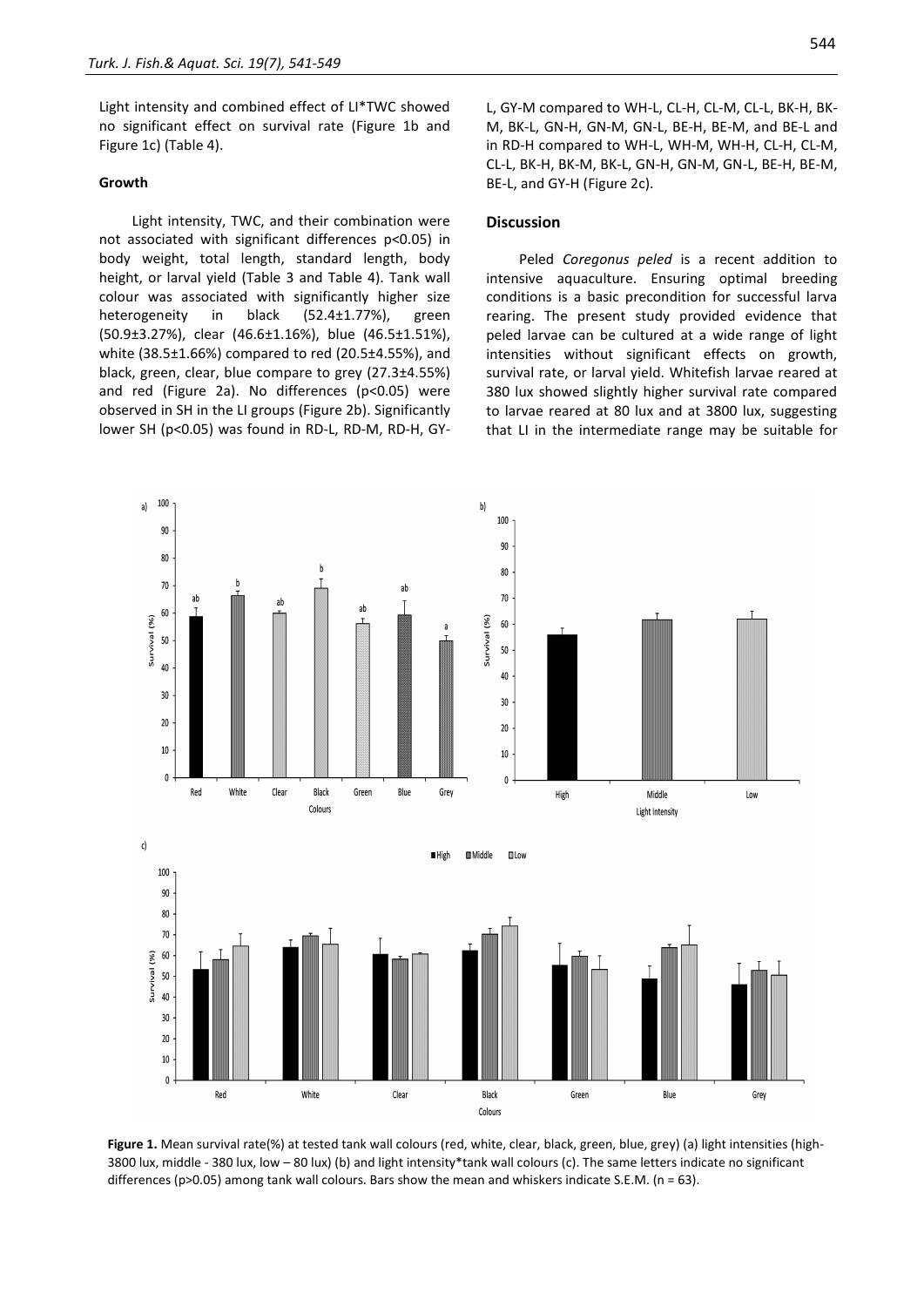rearing peled larvae, although this is only speculation. Determining the proper light regime for peled culture systems is important from an economic standpoint. This study was unique, and we cannot extrapolate the effects of LI on growth, survival rate, and size heterogeneity to other coregonids. A wide range of intensity has been used in other research: Stejskal *et al*. (2017) used 200-400 lux in peled; Scherer and Harrison (1988) employed 1800 lux for whitefish *Coregonus clupeaformis*; Beier (2016) used 1 and 10 lux for vendace *Coregonus albula*; and Link and Edsall (1996) used 2, 5, 10, 40, 100, 400, 1000, and 1500 lux for lake herring *Coregonus artedi* (Lesueur 1818). Our results are similar to findings obtained by Kestemont *et al*. (2003), who stated that LI did not significantly affect survival rate and size heterogeneity of Eurasian perch *Perca fluviatilis* (L. 1758) larvae. Perch reared under 400 lux showed slightly higher survival rate than those reared under 5 lux. Hinshaw (1986) reported that yellow perch *Perca flavescens* (Mitchill 1814) larvae reared under 250 lux exhibited slightly higher survival rate compared to those reared at 75 lux. An intermediate level of LI seems to be optimal for peled and other visual feeders (Kestemont *et al*., 2003), whereas Hecht and Appelbaum (1987) stated that a low level of LI appears to be optimal for nocturnal feeders, which rely little on vision.

Tank wall colour had no significant effect on peled total length, standard length, body height, final weight,

or larval yield. A significantly higher survival rate was observed in white and black tanks compared to grey. Size heterogeneity in red and grey tanks was significantly lower than in clear, black, green, and blue variations. Information regarding TWC and its effects on growth, survival rate, and size heterogeneity of other coregonids is scarce, and published reports do not provide detailed description of TWC in their experimental designs. Results similar to those of the present study regarding growth and size heterogeneity have been reported: Monk, Puvanendran, and Brown (2008) observed no significant difference in growth rate of Atlantic cod *Gadus morhua* larvae in tanks with black walls and dark bottoms compared to tanks with black walls and light bottoms. Jentoft, Øxnevad, Aastveit, and Andersen (2006) reported values of size heterogeneity for Eurasian perch *Perca fluviatilis* larvae reared in black tanks (51.1±23.8%) similar to our findings (52.4±27.3%) for the same colours.

We found no significant LI/TWC combined effects on growth parameters or on survival. Significant differences were observed only in size heterogeneity. Our results are similar to those of Downing and Litvak (2000) who reported no significant differences in survival rate of haddock *Melanogrammus aeglefinus* (L., 1758) larvae with LI 100 and 1500 lux combined with black or white TWC.

Fish growth rate and survival are affected by biochemical and neuro-hormonal processes with

**Table 3.** Effects of light intensity, tank wall colour and interaction of light intensity and tank wall colour on growth of *Coregonus peled* (Gmelin 1788) larvae in a 33 day growing trial

| <b>TWC</b> | u            | Group | BW (mg)         | TL (mm)         | SL(mm)          | BH (mm)        | LY(g)           |
|------------|--------------|-------|-----------------|-----------------|-----------------|----------------|-----------------|
| <b>RD</b>  | H (3800 lux) | RD-H  | 53.5±1.60       | 22.2±0.08       | 19.6±0.06       | $3.2 \pm 0.03$ | 8.40±0.31       |
|            | M (380 lux)  | RD-M  | 58.0±1.61       | 22.5±0.08       | 19.5±0.07       | $3.3 \pm 0.03$ | $10.1 \pm 0.31$ |
|            | L (80 lux)   | RD-L  | 64.6±1.64       | 22.5±0.08       | 19.5±0.06       | $3.2 \pm 0.03$ | 11.0±0.32       |
| <b>WH</b>  | H (3800 lux) | RD-H  | 64.0±1.69       | 22.1±0.08       | 19.0±0.06       | $3.3 \pm 0.03$ | $10.4 \pm 0.33$ |
|            | M (380 lux)  | RD-M  | 69.6±1.74       | 22.7±0.08       | 19.5±0.06       | $3.4 \pm 0.03$ | $12.1 \pm 0.34$ |
|            | L (80 lux)   | RD-L  | 65.5±1.78       | 22.5±0.07       | 19.4±0.06       | $3.3 \pm 0.03$ | $11.1 \pm 0.35$ |
| <b>CL</b>  | H (3800 lux) | RD-H  | 60.8±1.71       | 23.1±0.06       | 19.9±0.04       | $3.6 \pm 0.03$ | $10.2 \pm 0.33$ |
|            | M (380 lux)  | RD-M  | 58.3±1.52       | 22.7±0.03       | 19.6±0.03       | $3.3 \pm 0.02$ | $9.50 \pm 0.30$ |
|            | L (80 lux)   | RD-L  | 60.8±1.56       | 22.3±0.03       | 19.4±0.03       | $3.3 \pm 0.02$ | $10.4 \pm 0.32$ |
| ВK         | H (3800 lux) | RD-H  | 62.6±1.55       | $22.1 \pm 0.03$ | $19.1 \pm 0.03$ | $3.2 \pm 0.02$ | $9.80 \pm 0.31$ |
|            | M (380 lux)  | RD-M  | 70.3±1.61       | 22.5±0.03       | 19.4±0.03       | $3.3 \pm 0.03$ | 10.5±0.32       |
|            | L (80 lux)   | RD-L  | 74.2±1.57       | 22.6±0.03       | 19.7±0.03       | $3.2 \pm 0.02$ | 13.2±0.34       |
| GN         | H (3800 lux) | RD-H  | 55.5±1.66       | 23.1±0.03       | 19.7±0.03       | $3.5 \pm 0.02$ | $9.90 \pm 0.36$ |
|            | M (380 lux)  | RD-M  | 59.7±1.76       | 22.7±0.03       | 19.4±0.03       | $3.4 \pm 0.02$ | $10.2 \pm 0.38$ |
|            | L (80 lux)   | RD-L  | 53.3±1.75       | 22.7±0.03       | 19.7±0.03       | $3.1 \pm 0.02$ | 7.80±0.38       |
| BE         | H (3800 lux) | RD-H  | 48.9±1.90       | 21.6±0.03       | 18.6±0.03       | $3.2 \pm 0.02$ | 7.40±0.41       |
|            | M (380 lux)  | RD-M  | 63.8±2.07       | 22.6±0.03       | 19.5±0.03       | $3.3 \pm 0.02$ | $10.2 \pm 0.45$ |
|            | L (80 lux)   | RD-L  | $65.2 \pm 2.39$ | 22.5±0.02       | 19.7±0.01       | $3.1 \pm 0.01$ | $10.0 \pm 0.51$ |
| GY         | H (3800 lux) | RD-H  | 46.2±1.69       | 21.6±0.02       | 19.0±0.01       | $3.0 \pm 0.01$ | 7.60±0.24       |
|            | M (380 lux)  | RD-M  | 52.9±2.24       | 22.3±0.01       | 19.4±0.02       | $3.3 \pm 0.01$ | 8.40±0.20       |
|            | L (80 lux)   | RD-L  | 50.6±1.60       | 22.5±0.08       | 19.6±0.06       | $3.1 \pm 0.03$ | 8.80±0.31       |

Data are presented as mean±S.E.M.

\*BW=final body weight; TL=total length; SL=standard length; BH=body height; LY=larval yield

\*LI= light intensity–H=H (3800 lux), M=M (380 lux), L=L (80 lux)

\*TWC= tank wall colour – RD=red, white=WH, CL=clear, BK=black, GN=green, BE=blue, GY=grey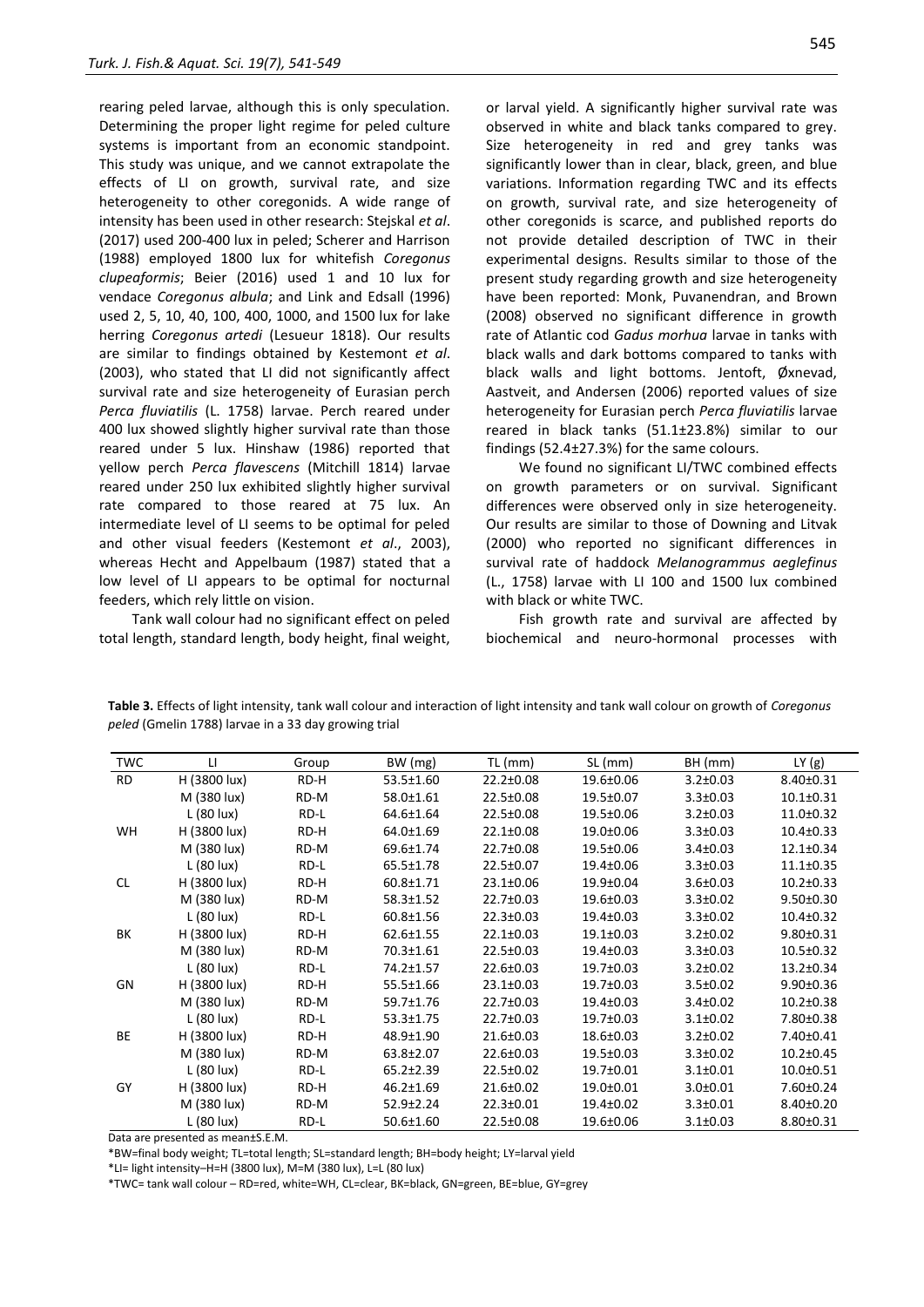| Table 4. Two-way ANOVA results for the factors light intensity and tank wall colour and their interaction on final SR, BW, TL, SL, |  |
|------------------------------------------------------------------------------------------------------------------------------------|--|
| BH, LY, SH of Coregonus peled (Gmelin 1788) larvae                                                                                 |  |

| Parameters | Source of<br>variation | SS <sub>1</sub> | DF             | F       | MS    | P    |
|------------|------------------------|-----------------|----------------|---------|-------|------|
| SR         | $\mathsf{L}\mathsf{L}$ | 500.10          | 6              | 250.10  | 2.37  | 0.11 |
|            | <b>TWC</b>             | 2170.50         | 6              | 361.70  | 3.43  | 0.01 |
|            | $LI \times TWC$        | 573.80          | 12             | 47.80   | 0.45  | 0.93 |
| <b>BW</b>  | $\mathsf{L}\mathsf{I}$ | 0.00            | 2              | 0.00    | 0.11  | 0.90 |
|            | <b>TWC</b>             | 0.11            | 6              | 0.02    | 0.97  | 0.46 |
|            | $LI \times TWC$        | 0.16            | 12             | 0.01    | 0.75  | 0.70 |
| TL         | $\mathsf{L}\mathsf{L}$ | 1.07            | 2              | 0.54    | 1.36  | 0.27 |
|            | <b>TWC</b>             | 2.94            | 6              | 0.49    | 1.24  | 0.30 |
|            | $LI \times TWC$        | 4.97            | 12             | 0.38    | 0.97  | 0.49 |
| <b>SL</b>  | LI.                    | 0.98            | $\overline{2}$ | 0.49    | 1.84  | 0.17 |
|            | <b>TWC</b>             | 1.06            | 6              | 0.18    | 0.66  | 0.68 |
|            | $LI \times TWC$        | 3.15            | 12             | 0.26    | 0.98  | 0.48 |
| BH         | П                      | 0.03            | 2              | 0.01    | 2.51  | 0.09 |
|            | <b>TWC</b>             | 0.04            | 6              | 0.01    | 1.01  | 0.43 |
|            | $LI \times TWC$        | 0.04            | 12             | 0.00    | 0.51  | 0.90 |
| LY         | $\mathsf{L}$           | 21.64           | 2              | 1.85    | 1.85  | 0.17 |
|            | <b>TWC</b>             | 63.61           | 6              | 1.81    | 1.81  | 0.12 |
|            | $LI \times TWC$        | 40.20           | 12             | 0.57    | 0.57  | 0.85 |
| <b>SH</b>  | $\mathsf{L}\mathsf{I}$ | 28.50           | 2              | 14.30   | 0.33  | 0.72 |
|            | <b>TWC</b>             | 8084.50         | 6              | 1347.40 | 31.32 | 0.00 |
|            | $LI \times TWC$        | 1080.60         | 12             | 90.00   | 2.09  | 0.04 |

\*SR=survival rate; BW=body weight; TL=total length; SL=standard length; BH=body height; LY=larval yield; SH=size heterogeneity. \*SS=sum of squares; DF=degrees of freedom; F=distribution fitting; MS=mean squares, *P*=probability

\*LI=light intensity; TWC=tank wall colour; LI×TWC=interaction of light intensity and tank wall colour



Figure 2. Size heterogeneity (%) at tested tank wall colours (red, white, clear, black, green, blue, grey) (a) light intensities (high-3800 lux, middle-380 lux, low–80 lux) (b) and light intensity\*tank wall colours (c). The same letters indicate no significant differences (p>0.05) among tank wall colours. Bars show the mean and whiskers indicate S.E.M. (n=63).

complex interactions (Papoutsoglou, 1998). Tank wall colour and LI may correlate with stress levels, especially plasma cortisol response (Rotllant *et al*., 2003). Stress can increase catabolic processes of cultured fish and may reduce growth (Strand, Alanara, Staffan, & Magnhagen, 2007; El Sayed & El Ghobashy, 2011) and survival rate (Okada *et al*., 2015). Papoutsoglou, Mylonakis, Miliou, Karakatsouli, and Chadio (2000) reported that fish reared in black tanks had significantly higher plasma cortisol levels than those reared in white tanks, and specific growth rate and final weight was significantly higher and feed conversion ratio significantly lower in white tanks. This was also observed by Eslamloo, Akhavan, Eslamifar, and Henry (2015), Rahnama, Heydarnejad, and Parto (2015), Wang *et al*. (2016), and Wang *et al*. (2017). On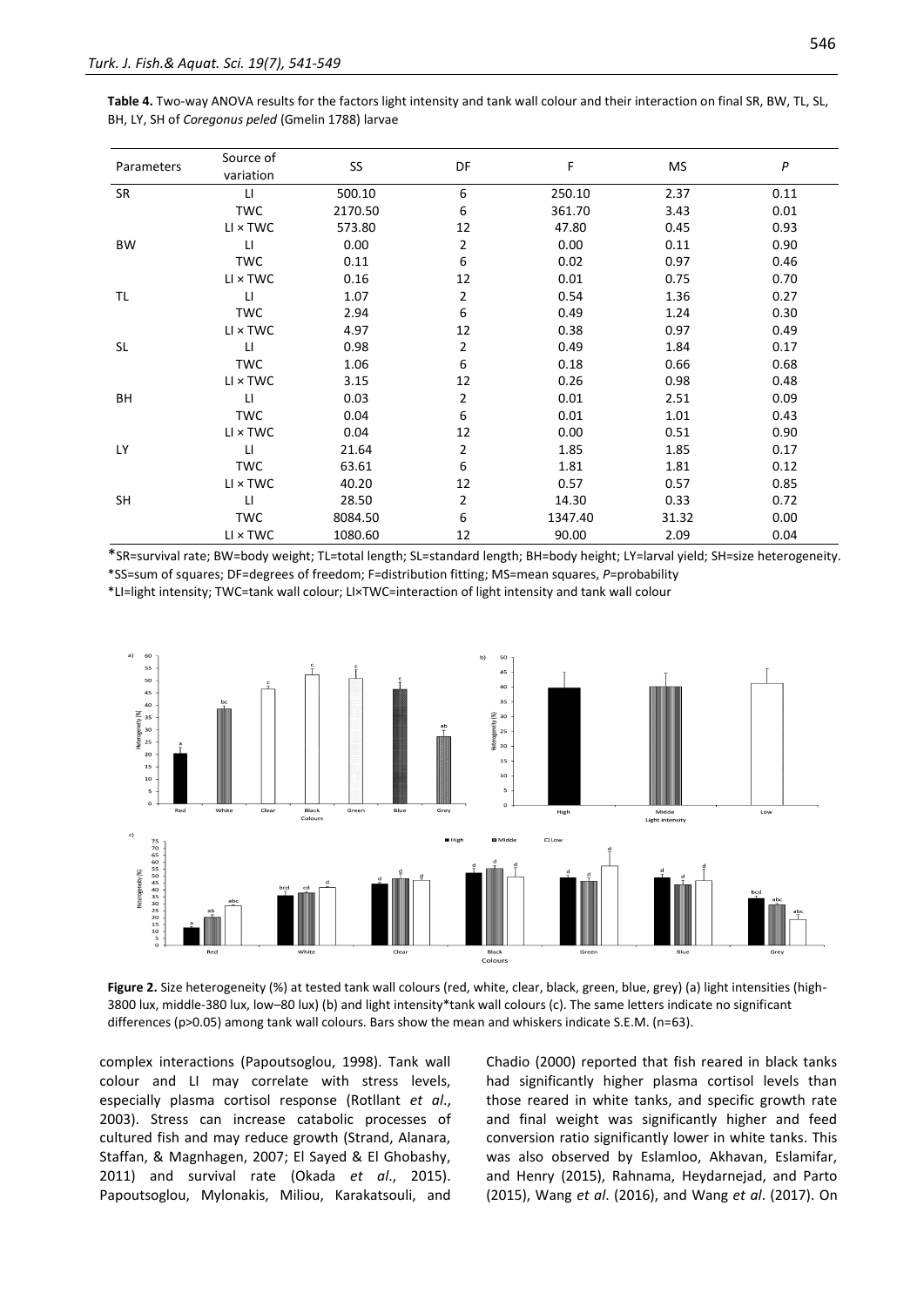the contrary, Downing and Litvak (2000) and Martin-Robichaud and Peterson (1998) found larvae reared in dark coloured tanks to show lower stress levels, higher food intake, and less body damage.

#### **Conclusion**

Our results showed peled total length, standard length, body height, final weight, and larval yield to be independent of TWC, LI, or their combination. Survival rate in black and white tanks was higher than in grey tanks, and larvae in red and grey tanks showed significantly lower size heterogeneity compare to clear, black, green, and blue tanks. Based on our results, intermediate LI combined with black TWC can be recommended. The combined effect of LI and TWC needs to be further studied considering additional biotic and abiotic factors such as prey perception, the mirror effect (Hinshaw, 1986), retinal development (Guma'a, 1982), and walling behaviour (Cobcroft & Battaglene, 2009). Further studies investigating chronic effects of background colour on peled growth, survival, stress, and immune reactions are recommended.

#### **Acknowledgements**

The study was financially supported by the Ministry of Education, Youth and Sports of the Czech Republic - projects CENAKVA (No. CZ.1.05/2.1.00/01.0024), CENAKVA II (No. 222 LO1205 under the NPU I program), NAZV (QK1820354), NAZV (QK 1710310) projects and GAJU project (No. 060/2016/Z)"

#### **References**

- Almazán-Rueda, P., Schrama, J.W., & Verreth, J.A.J. (2004). Behavioural responses under different feeding methods and light regimes of the African catfish (*Clarias gariepinus*) juveniles. *Aquaculture*, 231(*1-4*), 347–35 [http://dx.doi.org/10.1016/j.aquaculture.2003.11.016](https://doi.org/10.1016/j.aquaculture.2003.11.016)
- Barahona-Fernandes, M.H. (1979). Some effects of light intensity and photoperiod on the sea bass larvae (*Dicentrarchus labrax*) reared at the Centre Oceanologique de Bretagne. *Aquaculture*, 17(*4*), 311– 321.

http://dx.doi.org/10.1016/0044-8486(79)90086-3

- Beier, U. (2016). Temperature-and-light-dependent ratio of energy gain to metabolic costs explains spatial and temporal habitat use of zooplanktivorous fish. *Ecology of Freshwater Fish*, 26(*4*), 506-516. http://dx.doi.org/10.1111/eff.12290
- Blaxter, J.H.S. (1975). The eyes of larval fish. In M.A. Ali (Eds.), *Vision in Fishes: New Approaches in Research* (pp. 427- 443). New York, USA, Springer US, 836 pp.
- Brännäs, E., Alanärä, A., & Magnhagen, C. (2001). The social behaviour of fish. In L.J. Keeling & H.W. Gonyou (Eds.) *Social Behaviour in Farm Animals* (pp. 275-304). New York, USA, CABI publishing, 406 pp.
- Britz, P.J., & Pienaar, A.G. (1992). Laboratory experiments on the effect of light and cover on the behaviour and

growth of African catfish (*Clarias gariepinus*) (Pisces: *Clariidae*). *Journal of Zoology*, 227(*1*), 43–62.

- http://dx.doi.org/10.1111/j.1469-7998.1992.tb04343.x Boeuf, G., & Le Bail, P.Y. (1999). Does light have an influence on fish growth? *Aquaculture*, 177(1-4), 129–152. [http://dx.doi.org/10.1016/S0044-8486\(99\)00074-5](https://doi.org/10.1016/S0044-8486(99)00074-5)
- Buchet, V., Lagardere, F., Duprat, L., Hayet, F., Palvadeau, H., Pittman, K., … Verreth, J. (1995). Growth and survival of early sea bream larvae (*Sparus aurata*) reared semiintensively under different light conditions. In K. Pittman, R.S. Batty & J. Verreth (Eds.), *Mass Rearing of Juvenile Fish* (pp. 193-194). Bergen, Norway, ICES Marine Science Symposia, 206 pp.
- Chesney, E.J. (1989). Estimating the food requirement of striped bass larvae (*Morone saxatilis*): effects of light, turbidity and turbulence. *Marine Ecology Progress Series*, 53(*2*), 191–200.

http://dx.doi.org[/10.3354/meps053191](http://adsabs.harvard.edu/cgi-bin/nph-abs_connect?fforward=http://dx.doi.org/10.3354/meps053191)

Cobcroft, J.M., & Battaglene, S.C. (2009). Jaw malformation in striped trumpeter (*Latris lineata*) larvae linked to walling behaviour and tank colour. *Aquaculture*, 289(*3- 4*), 274-282.

http://dx.doi.org/10.1016/j.aquaculture.2008.12.018

Cobcroft, J.M., Shu-Chien, A.C., Kuah, M.K., Jaya-Ram, A., & Battaglene, S.C. (2012). The effects of tank colour, live food enrichment and greenwater on the early onset of jaw malformation in striped trumpeter larvae. *Aquaculture*, 356, 61-72.

http://dx.doi.org/10.1016/j.aquaculture.2012.05.035

Daniels, H.V., Berlinsky, D.L., Hodson, R.G., & Sullivan, C.V. (1996). Effects of stocking density, salinity, and light intensity on growth and survival of Southern flounder (*Paralichthys lethostigma*) larvae. *Journal of the World Aquaculture Society,* 27(*2*), 153-159.

http://dx.doi.org/10.1111/j.1749-7345.1996.tb00264.x

- Downing, G., & Litvak, M.K. (2000). The effect of photoperiod, tank colour and light intensity on growth of larval haddock. *Aquaculture International*, 7(*6*), 369–382. http://dx.doi.org/10.1023/A:1009204909992
- Duray, M., & Kohno, H. (1988). Effects of continuous lighting on growth and survival of first-feeding larval rabbitfish (*Siganus guttatus*). *Aquaculture*, 72(*1-2*), 73–79. http://dx.doi.org/10.1016/0044-8486(88)90147-0
- El Sayed, A.F.M., & El Ghobashy, A.E. (2011). Effects of tank colour and feed on growth and feed utilization of thinlip mullet (*Liza ramada*) larvae. *Aquaculture Research*, 42(*8*), 1163–1169.

http://dx.doi.org/10.1111/j.1365-2109.2010.02704.x

- Eslamloo, K., Akhavan, S.R., Eslamifar, A., & Henry, M.A. (2015). Effects of background colour on growth performance, skin pigmentation, physiological condition and innate immune responses of goldfish (*Carassius auratus*). *Aquaculture Research*, 46(*1*), 202– 215. http://dx.doi.org/10.1111/are.12177
- Gjelland, K.Ø., Bøhn, T., Knudsen, F.R., & Amundsen, P.A. (2004). Influence of light on the swimming speed of coregonids in subarctic lakes. *Annales Zoologici Fennici*, 41(*1*), 137-146.

http://dx.doi.org/www.jstor.org/stable/23736196

Guma'a, S.A. (1982). Retinal development and retinomotor responses in perch (*Perca fluviatilis*). *Journal of Fish Biology*, 20(*5*), 611-618.

http://dx.doi.org/10.1111/j.1095-8649.1982.tb03960.x

Hecht, T., & Appelbaum, S. (1987). Notes on the growth of Israeli sharptooth catfish (*Clarias gariepinus*) during the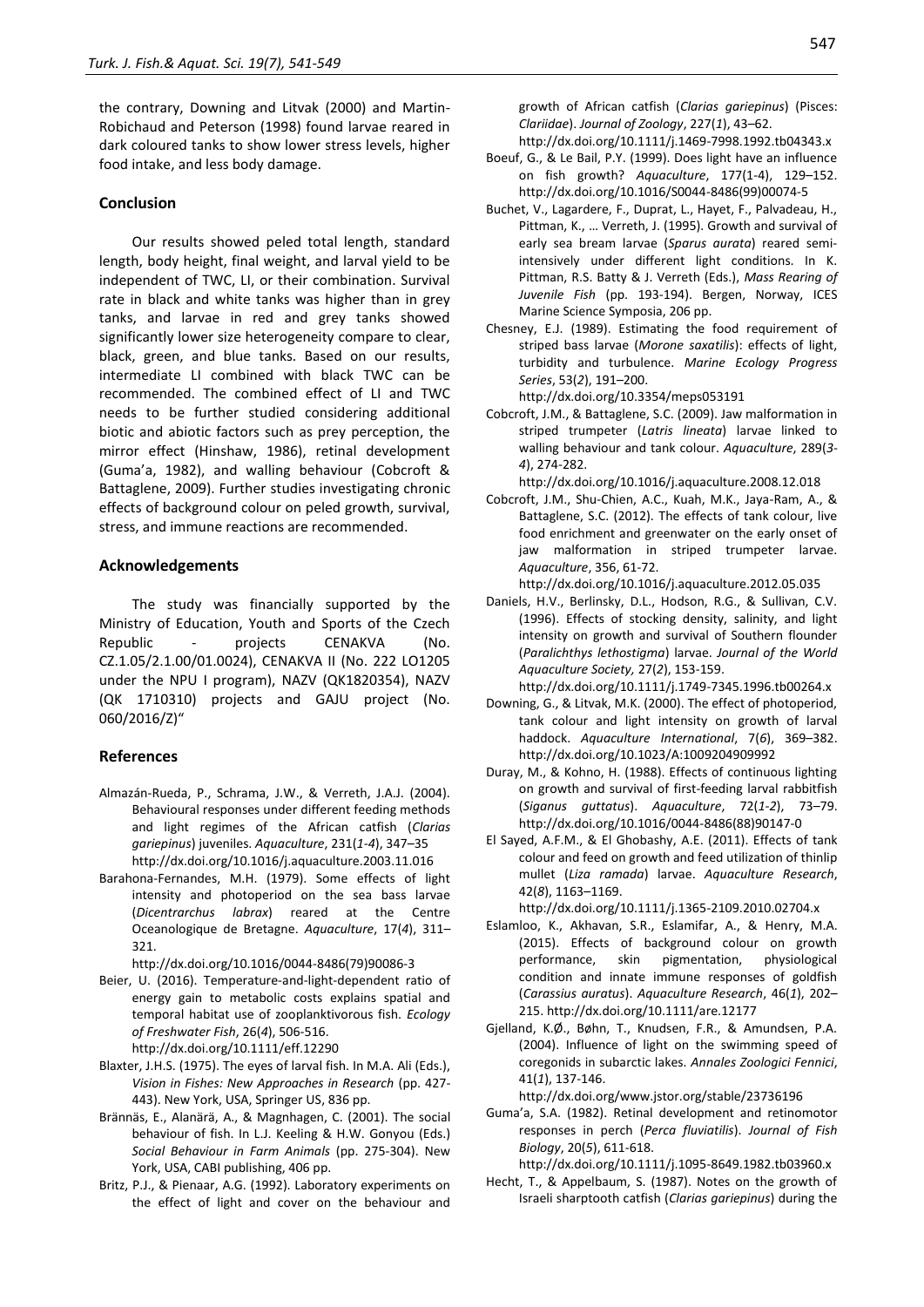primary nursing phase. *Aquaculture*, 63(*1-4*), 195–204. http://dx.doi.org/10.1016/0044-8486(87)90071-8

- Hinshaw, J.M. (1986). *Factors affecting feeding, survival and growth of larval and early juvenile yellow perch (Perca flavescens Mitchill)* (PhD Thesis). North Carolina State University, Raleigh, USA.
- Höglund, E., Balm, P.H., Winberg, S. (2002). Behavioural and neuroendocrine effects of environmental background colour and social interaction in Arctic charr (*Salvelinus alpinus*). *Journal of Experimental Biology*, 205(*16*), 2535–2543.

http://dx.doi.org/0000-0003-4252-3144

- Hole, G., & Pittman, K. (1995). Effects of light and temperature on growth in juvenile halibut (*Hippoglossus hippoglossus* L.). In K. Pittman, R.S. Batty & J. Verreth (Eds.), *Mass Rearing of Juvenile Fish* (pp. 197-198). Bergen, Norway, ICES Marine Science Symposia, 206 pp.
- Jentoft, S., Øxnevad, S., Aastveit, A.H., & Andersen, Ø. (2006). Effects of tank wall colour and up-welling water flow on growth and survival of Eurasian perch larvae (*Perca fluviatilis*). *Journal of the World Aquaculture Society*, 37(*3*), 313-317.

http://dx.doi.org/10.1111/j.1749-7345.2006.00042.x

- Kestemont, P., Jourdan, S., Houbart, M., Mélard, C., Paspatis, M., Fontaine, P. … Baras, E. (2003). Size heterogeneity, cannibalism and competition in cultured predatory fish larvae: biotic and abiotic influences. *Aquaculture*, 227(*1-4*), 333–356. http://dx.doi.org/10.1016/S0044- 8486(03)00513-1
- Li, X., Chi, L., Tian, H.Q., Meng, L.J., Zheng, J.M., Gao, X.L., & Liu, Y. (2016). Colour preferences of juvenile turbot (*Scophthalmus maximus*). *Physiology & Behaviour*, 156, 64–70.

http://dx.doi.org/10.1016/j.physbeh.2016.01.007

- Link, J., & Edsall, T.A. (1996). The effect of light on lake herring (*Coregonus artedi*) reactive volume. *Hydrobiologia*, 332(*2*), 131-140. http://dx.doi.org/10.1007/BF00016692
- Luchiari, A.C., Duarte, C., Freire, F., & Nissinen, K. (2007). Hierarchical status and colour preference in Nile tilapia (*Oreochromis niloticus*). *Journal of Ethology*, 25(*2*), 169– 175.

http://dx.doi.org/10.1007/s10164-006-0013-0

Luchiari, A.C., & Pirhonen, J. (2008). Effects of ambient colour on colour preference and growth of juvenile rainbow trout *Oncorhynchus mykiss* (Walbaum). *Journal of fish biology* 72(*6*), 1504–1514.

http://dx.doi.org/10.1111/j.1095-8649.2008.01824.x

Martin-Robichaud, D.J., & Peterson, R.H. (1998). Effects of light intensity, tank colour and photoperiod on swimbladder inflation success in larval striped bass (*Morone saxatilis*, Walbaum). *Aquaculture Research*, 29(*8*), 539–547.

http://dx.doi.org/10.1046/j.1365-2109.1998.00234.x

- Monk, J., Puvanendran, V., & Brown, J.A. (2008). Does different tank bottom colour affect the growth, survival and foraging behaviour of Atlantic cod (*Gadus morhua*) larvae? *Aquaculture*, 277(*3-4*), 197–202. http://dx.doi.org/10.1016/j.aquaculture.2008.02.018
- Mortensen, A., & Damsgård, B. (1993). Compensatory growth and weight segregation following light and temperature manipulation of juvenile Atlantic salmon (*Salmo salar*  L.) and Arctic charr (*Salvelinus alpinus* L.). *Aquaculture*, 114(*3-4*), 261–272. [http://dx.doi.org/10.1016/0044-](https://doi.org/10.1016/0044-8486(93)90301-E)

[8486\(93\)90301-E](https://doi.org/10.1016/0044-8486(93)90301-E)

- Mukhachev, I.S., & Gunin, A.P. (1999). A review of the production of cultivated whitefish (*Coregonus* spp.) in the Urals and West Siberia. *Advances in Limnology*, 57, 171-181.
- Miiller, K. (1978 a). Locomotor activity in whitefish-shoals (*Coregonus lavaretus*)*.* In J.E. Thorpe (Eds.), *Rhythmic activity of fishes* (pp. 225-233). London, England, Academic Press, 312 pp.
- Okada, T., Nakatani, M., Sawada, Y., Miyashita, S., Kumai, H., & Ishibashi, Y. (2015). Effect of tank wall colour and pattern on the survival rate of juvenile Pacific bluefin tuna (*Thunnus orientalis*, Temminck and Schlegel) during ship transportation. *Aquaculture Research*, 46(*2*), 446–452

http://dx.doi.org/10.1111/are.12196

- Ounais-Guschemann, N. (1989). *Définition d'un modéle d'élevage larvaire intensif pour la daurade (Sparus auratus)* (PhD Thesis). University of Aix-Marseille, Marseille, France.
- Papoutsoglou, S.E. (1998). Endocrinology of Fishes. Athens, Greece, Stamoulis Press, 599 pp.
- Papoutsoglou, S.E., Mylonakis, H., Miliou, H., Karakatsouli, N.P., & Chadio, S. (2000). Effects of background colour on growth performances and physiological responses of scaled carp (*Cyprinus carpio* L.) reared in a closed circulated system. *Aquaculture Engeneering*, 22(*4*), 309–318. http://dx.doi.org/10.1016/S0144- 8609(00)00056-X
- Papoutsoglou, S.E., Karakatsouli, N., & Chiras, G. (2005). Dietary L-tryptophan and tank colour effects on growth performance of rainbow trout (*Oncorhynchus mykiss*) juveniles reared in a recirculating water system. *Aquaculture Engineering* 32(*2*), 277–284. http://dx.doi.org/10.1016/j.aquaeng.2004.04.004
- Prokešová, M., Stejskal, V., Matoušek, J., Kouřil, J., & Baras, E. (2017). Effect of light intensity on early ontogeny of African sharptooth catfish (*Clarias gariepinus*, Burchell). *Aquaculture Research*, 48(*1*), 347–355. http://dx.doi.org/10.1111/are.13116
- Raghavan, P.R., Xiao-Ming, Z.H., Wu, L.E., Dong, H.A., Yun-Xia, Y.A., & Shou-Qi, X.I. (2013). Rearing tank colour influences survival and growth of the early larvae of the yellow catfish (*Pelteobagrus fulvidraco*, Richardson). *Acta Hydrobiologica Sinica* 37(*2*):177–184. http://dx.doi.org/10.7541/2013.2
- Rahnama, S., Heydarnejad, M.S., & Parto, M. (2015). Effects of tank colour on feed intake, specific growth rate, growth efficiency and some physiological parameters of rainbow trout (*Oncorhynchus mykiss*, Walbaum, 1792). *Journal of Applied Ichthyology*, 31(*2*), 395–397. http://dx.doi.org/10.1111/jai.12664
- Rotllant, J., Tort, L., Montero, D., Pavlidis, M., Martinez, S.E., Wendelaar, B., & Balm, P.H.M. (2003). Background colour influence on the stress response in cultured red porgy (*Pagrus pagrus*). *Aquaculture*, 223(*1-4*), 129–139. http://dx.doi.org/10.1016/S0044-8486(03)00157-1
- Scherer, E., & Harrison, S.E. (1988). Exogenous control of diel locomotor activity in the whitefish (*Coregonus clupeaformis*) effects of light and temperature. *Oecologia*, 76(*2*), 254-260. http://dx.doi.org/10.1007/BF00379959.
- Spence, R., & Smith, C. (2008). Innate and learned colour preference in the zebrafish (*Danio rerio*). *Ethology*, 114(*6*), 582–588.